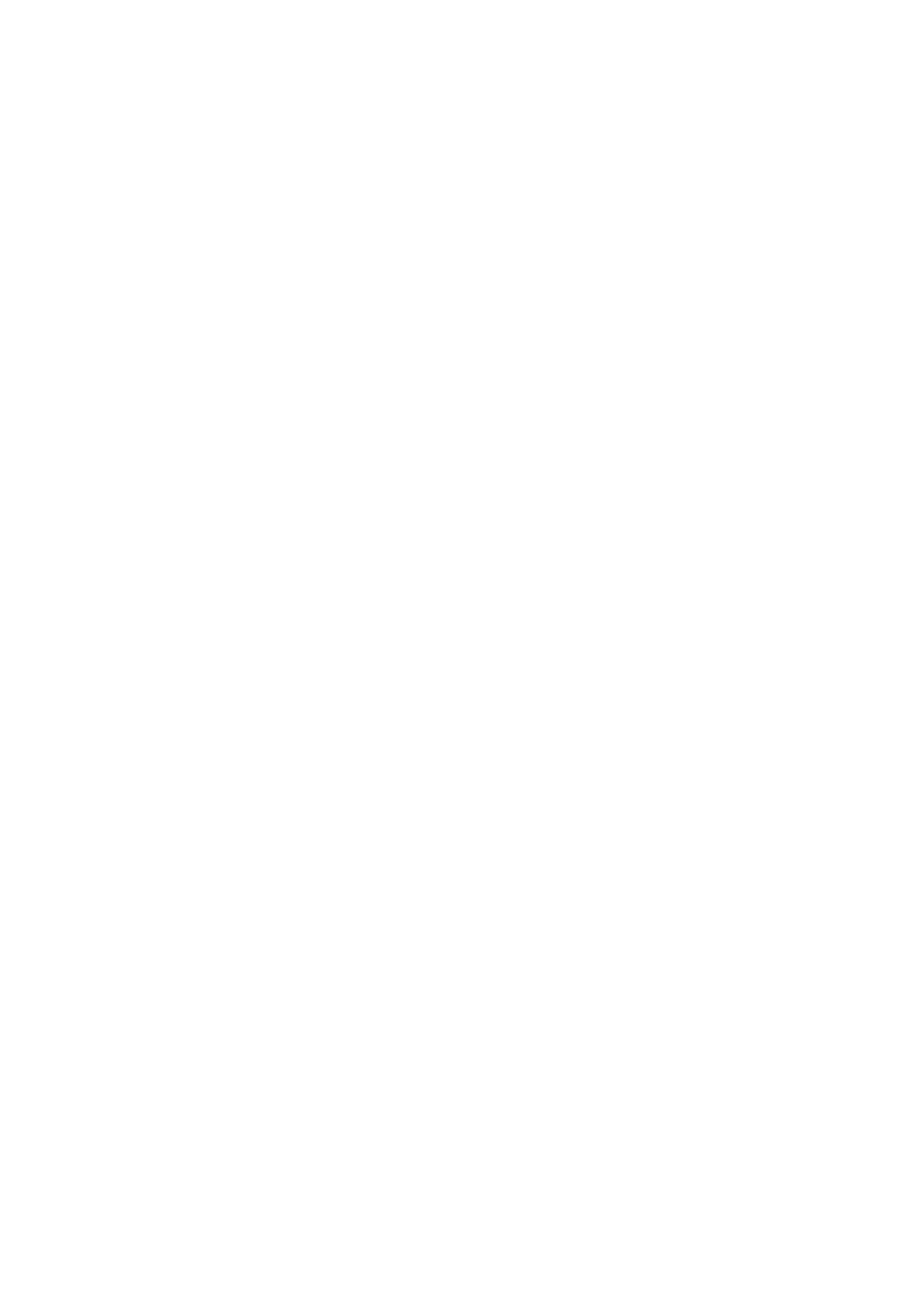### **REPORT**

### **1. Introduction**

- 1.1 This is emergency draft legislation, drafted in response to the Covid-19 pandemic which is currently affecting Jersey and most of the globe.
- 1.2 The Draft Regulation of Care (Amendment of Law) (Covid-19 Temporary Amendment) (Jersey) Regulations 202- (the "draft Regulations") would amend Schedule 1 of the [Regulation of Care \(Jersey\) Law 2014](https://www.jerseylaw.je/laws/revised/Pages/20.820.aspx) ("the 2014 Law"), which defines those activities which are regulated under the Law – home care, adult day care and care home services. These amendments would exempt care home and adult day care facilities which are established after the outbreak of Covid-19 from the requirement to register with the Jersey Care Commission (JCC) and to be regulated under the 2014 Law.
- 1.3 The draft Regulations propose temporary measures which will expire on 30th September 2020.

### **2. Legislation**

- 2.1 The 2014 Law provides a legislative framework for the independent regulation of health and social care in Jersey. It is underpinned by a series of Regulations, covering each regulated activity listed under the Law. The 2014 Law established the independent Jersey Care Commission. The [Regulation of Care](https://www.jerseylaw.je/laws/revised/Pages/20.820.65.aspx)  [\(Standards and Requirements\) \(Jersey\) Regulations 2018](https://www.jerseylaw.je/laws/revised/Pages/20.820.65.aspx) provide for the regulation of home care, adult day care and care home services, including children's residential homes, and were adopted by the States Assembly in October 2018 and came into force on 1st January 2019.
- 2.2 It anticipated that, as the outbreak of Covid-19 progresses, there may be a need to set up additional beds for vulnerable individuals. This could include, if necessary, the use of hotels or other lodgings to provide this accommodation. It is anticipated that some of these places will be used for the purposes of providing accommodation alongside care provision. Ordinarily, these services would be care home services, as defined under Schedule 1 of the 2014 Law, and providers of such temporary, emergency accommodation and care arrangements would have to register with and be regulated by the JCC.
- 2.3 For reasons of practicality, however, it is necessary to exempt such services which, it is envisaged, will be established by the Government in haste, to meet demand for accommodation and care caused by the outbreak of Covid-19 – because the requirement for such services to register and be regulated would inhibit the speed with which they can be set up. In such a scenario, it would not be acceptable to slow down the rate at which key services can respond to the outbreak of Covid-19 unduly, particularly as these arrangements are likely to be short-term.
- 2.4 The draft Regulations would also exempt any new adult day care service which is established and provided as a direct or indirect result of Covid-19. The exemption has been extended to this service in case current adult day care arrangements are insufficient to meet the demand caused by Covid-19.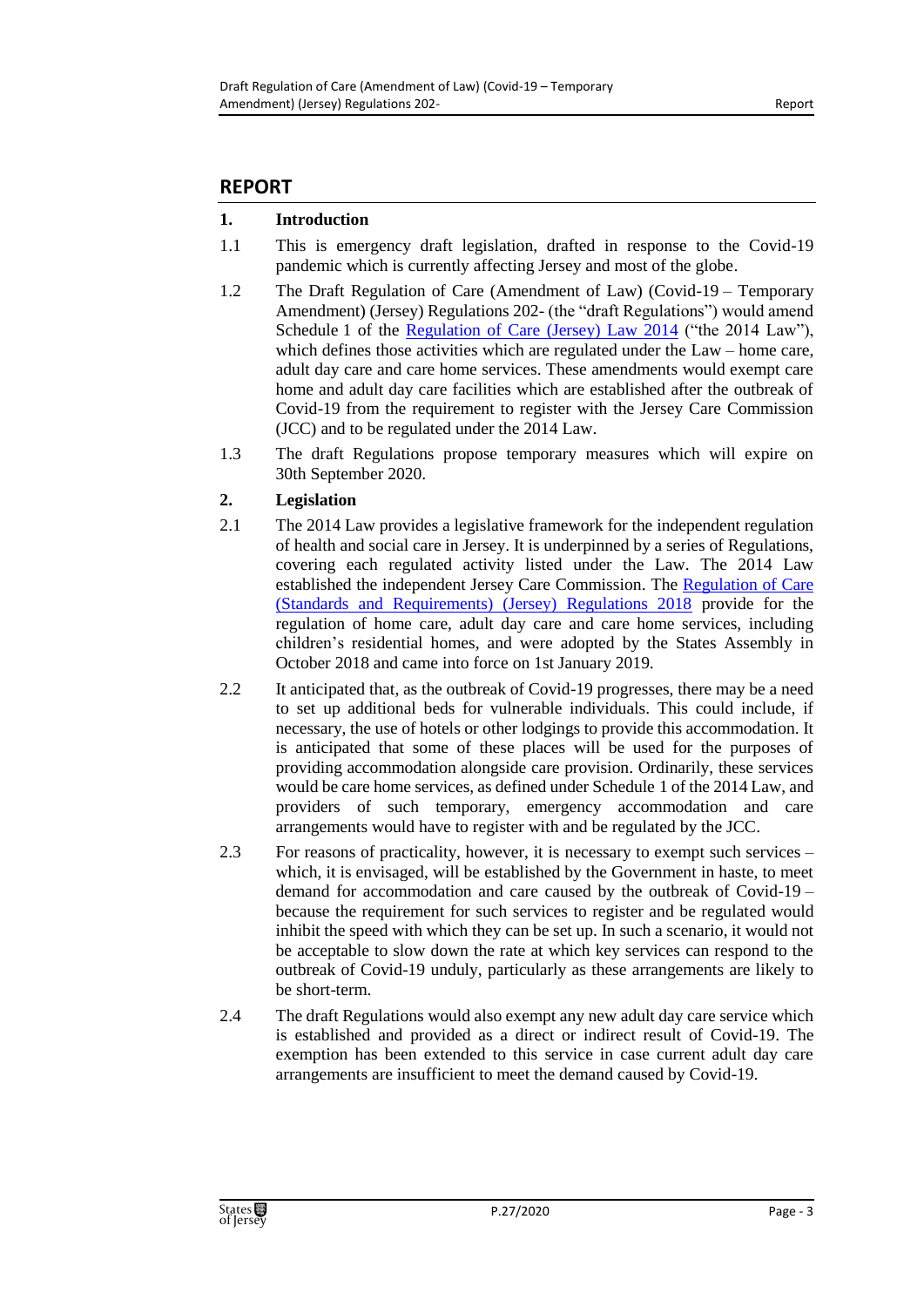2.5 It should be noted that the draft Regulations do not permit existing care home and adult day care providers to de-register. These providers must remain registered. However, if Covid-19 prevents providers from maintaining requisite regulatory standards in certain key functions, the JCC would be able to provide them with a degree of additional flexibility under the **Draft Regulation of Care** [\(Standards and Requirements\) \(Covid-19](https://statesassembly.gov.je/Pages/Propositions.aspx?ref=P.26/2020&refurl=%2fPages%2fPropositions.aspx) – Temporary Amendments) (Jersey) [Regulations 202-.](https://statesassembly.gov.je/Pages/Propositions.aspx?ref=P.26/2020&refurl=%2fPages%2fPropositions.aspx)

### **3. Financial and manpower implications**

There are no financial or manpower implications for the States arising from the adoption of these draft Regulations.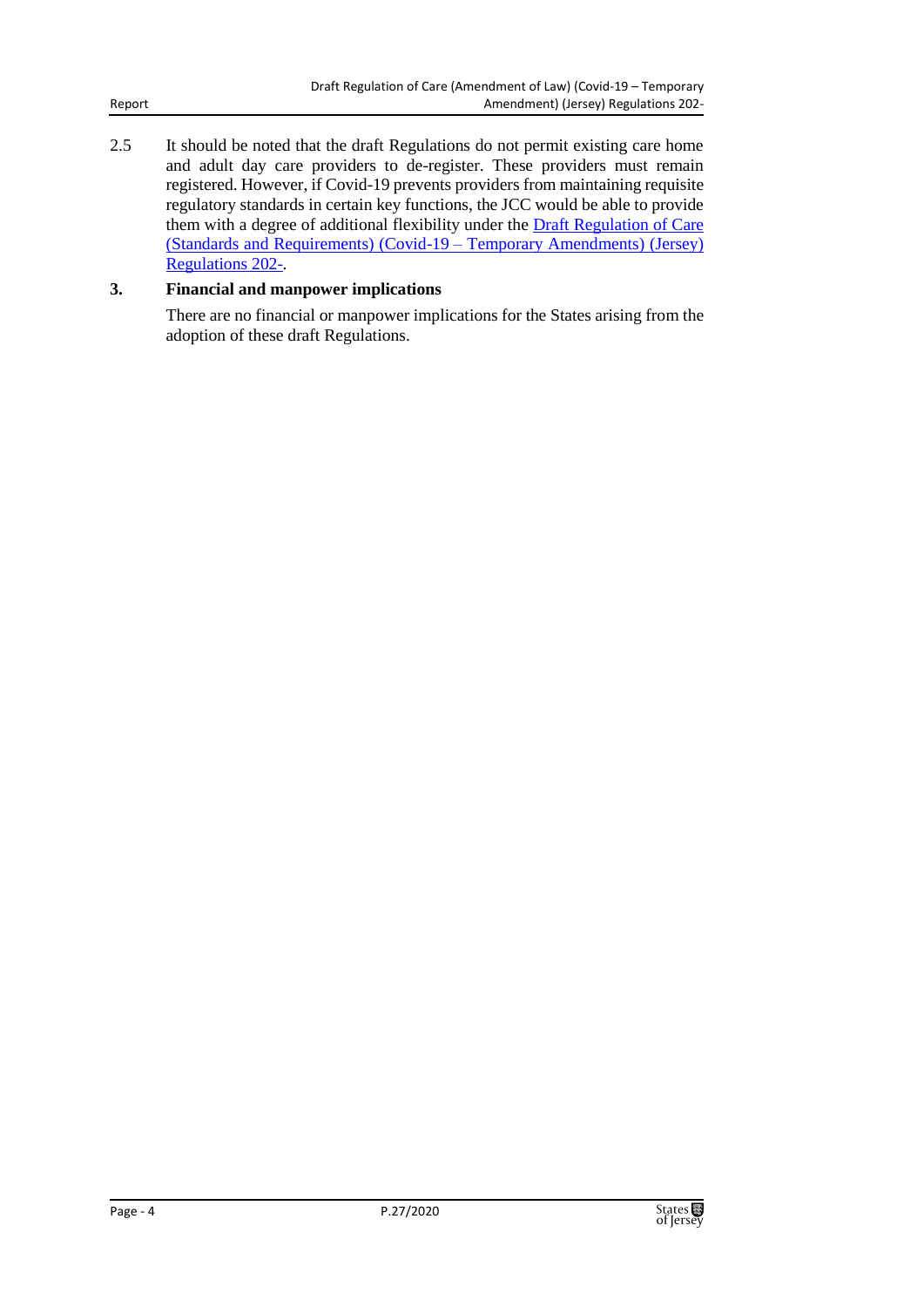### **EXPLANATORY NOTE**

These Regulations, if passed, would make temporary changes to Schedule 1 to the Regulation of Care (Jersey) Law 2014, which describes what are "regulated activities" to be regulated under the Law. The changes are as a consequence of the outbreak of Covid-19 in Jersey.

Paragraph 1 of that Schedule names a "care home service" as a regulated activity. These Regulations insert as paragraph 1(2A) an exception for care home services that were not regulated activities before these Regulations commence and are provided as a direct or indirect result of the outbreak of Covid-19 in Jersey (*Regulation 1(2)*).

Paragraph 3 of the Schedule names an "adult day care service" as a regulated activity. These Regulations insert as paragraph 3(3) an exception for adult day care services that were not regulated activities before these Regulations commence and are provided as a direct or indirect result of the outbreak of Covid-19 in Jersey (*Regulation 1(3)*).

*Regulation 1(4)* inserts a new paragraph 3A that provides for the expiry of paragraphs 1(2A) and 3(3) on 30th September 2020.

*Regulation 2* states how the Regulations may be cited and provides for them to come into force on the day after they are made.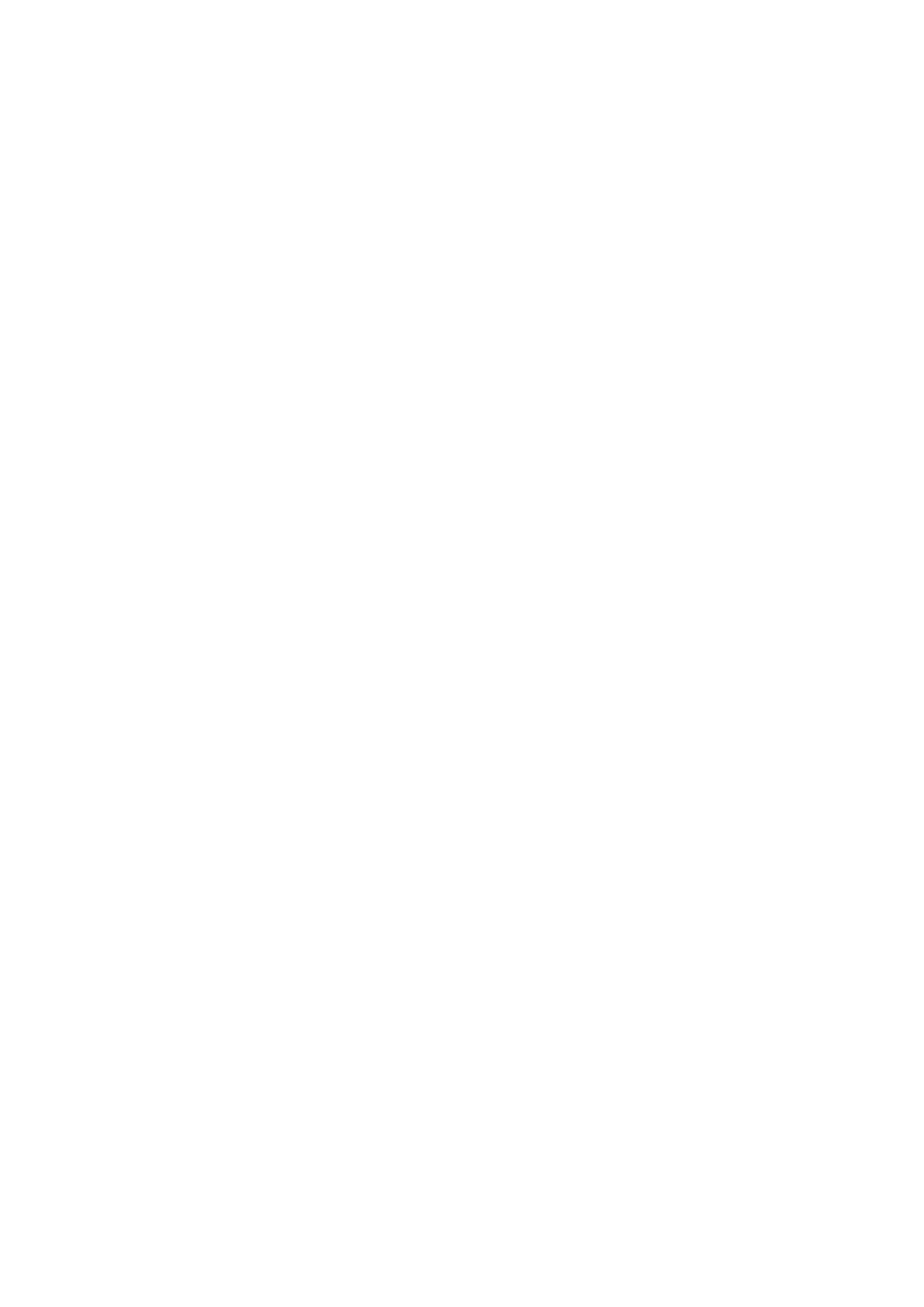

## **DRAFT REGULATION OF CARE (AMENDMENT OF LAW) (COVID-19 – TEMPORARY AMENDMENT) (JERSEY) REGULATIONS 202-**

| Made              | [date to be inserted] |
|-------------------|-----------------------|
| Coming into force | [date to be inserted] |

**THE STATES** make these Regulations under Article 2 of the Regulation of Care (Jersey) Law  $2014<sup>1</sup>$  –

### **1 Schedule 1 to Law amended**

- (1) Schedule 1 to the Regulation of Care (Jersey) Law 2014<sup>2</sup> is amended in accordance with this Regulation.
- (2) After paragraph 1(2) there is inserted –

"(2A) However, a care home service is not a regulated activity if  $-$ 

- (a) it was not a regulated activity before the commencement of the Regulation of Care (Amendment of Law) (Covid-19 – Temporary Amendment) (Jersey) Regulations 202-<sup>3</sup>; and
- (b) it is provided as a direct or indirect result of the outbreak of Covid-19 in Jersey.".
- (3) After paragraph 3(2) there is inserted
	- "(3) However, an adult day care service is not a regulated activity if  $-$ 
		- (a) it was not a regulated activity before the commencement of the Regulation of Care (Amendment of Law) (Covid-19 – Temporary Amendment) |(Jersey) Regulations 202-; and
		- (b) it is provided as a direct or indirect result of the outbreak of Covid-19 in Jersey.".
- (4) After paragraph 3 there is inserted –

### **"3A Expiry of provisions**

Paragraphs  $1(2A)$  and  $3(3)$  expire on 30th September 2020.".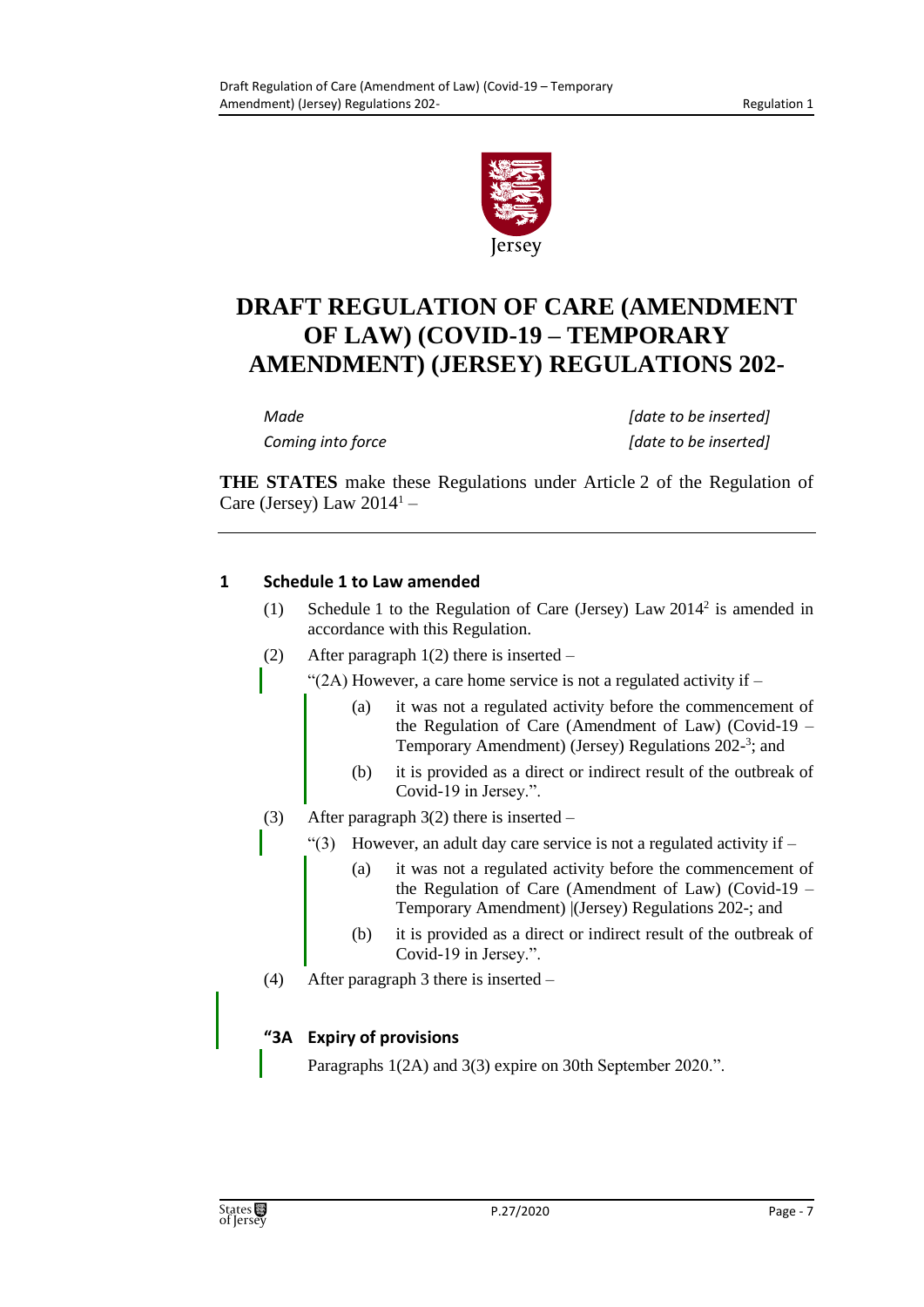#### Regulation 2

### **2 Citation and commencement**

These Regulations may be cited as the Regulation of Care (Amendment of Law) (Covid-19 – Temporary Amendment) (Jersey) Regulations 202- and come into force on the day after the day they are made.